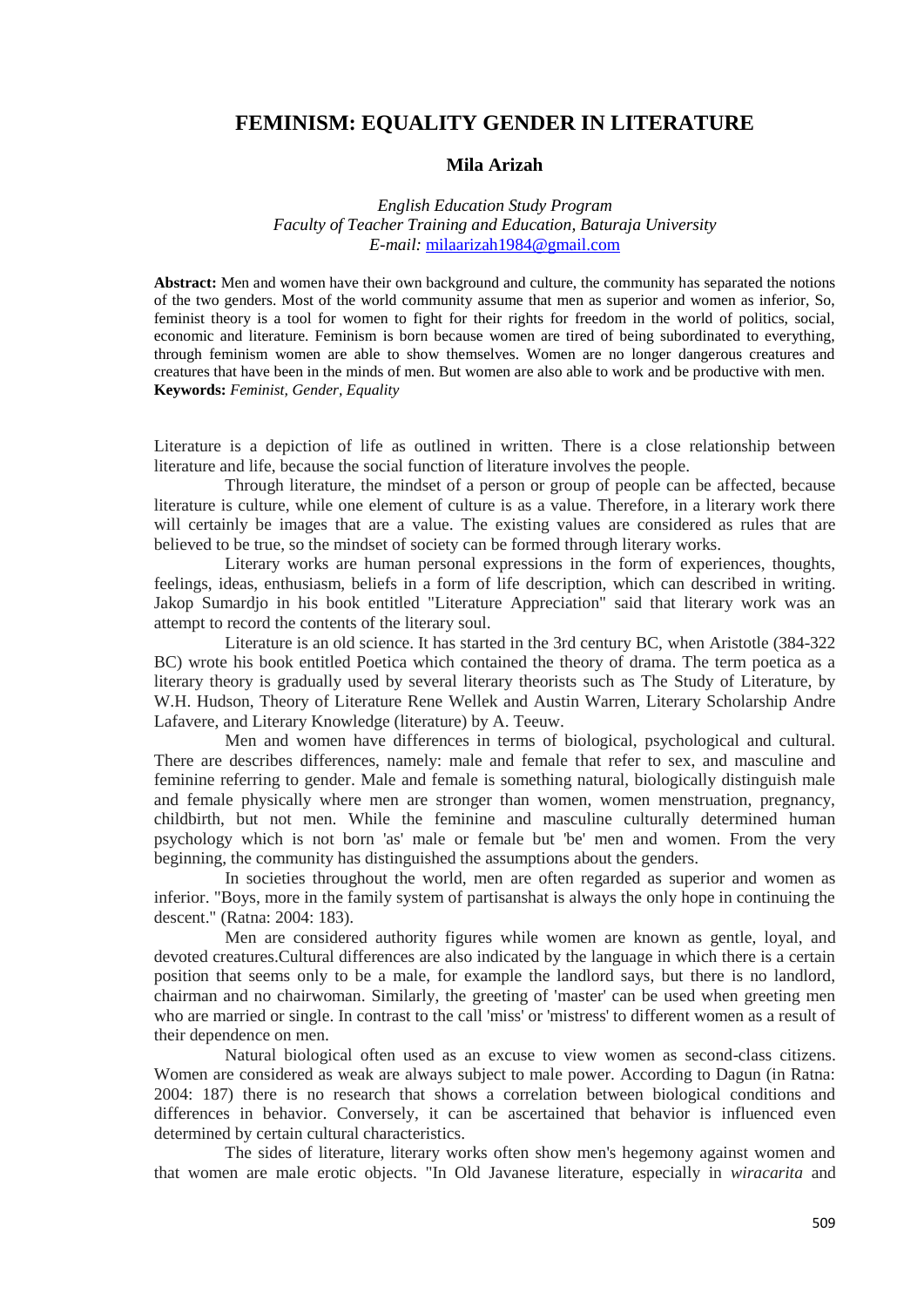*kakawin* are clear if the image of women tends to be a figure of idolatry. Women are figures that should be contested by men, especially their beauty and skill. The important point: women must be loyal to men (Endraswara: 2011: 144).

The Cultural symptoms often differentiate the genders on the basis of certain group interests, in this case the male group, and the literary work often makes women as objects and merely weak beings who are under male domination. The feminist theories try to give way middle so that both have a balanced position in their conditions in society.

Feminist theory is a tool for women to fight for their rights to obtain equal position with men in the political, social and economic fields. When linked to literary research, literary feminism is a literary study with a feminist theory approach. In conducting research with this approach, the point of view that should be used by researchers is reading as women or reading as women, so there is a growing awareness that gender differences will influence literary meaning. The following will discuss the theory of feminist theory and the focus of the study of feminism in a literary work.

#### **The Origin of Literary Feminism Theory**

Feminism was born in the early 20th century pioneered by Virginia Woolf in her book entitled A Room for One's Own (1929). This understanding experienced rapid development in the 1960s, which is one aspect of contemporary cultural theory with an analytical model covering the social, political and economic fields.

According to A Teeuw the feminist movement in the Western world was triggered by several factors (Ratna: 2004: 183, 184), namely:

- 1. The development of contraceptive techniques, which allows women to free themselves from male power.
- 2. Political radicalization.
- 3. The liberation movements and traditional ties, such as church ties, American black ties, student ties, and so on.
- 4. Secularization, decline of religious authority in all fields of life.
- 5. Educational development specifically enjoyed by women.
- 6. Reaction to literary approaches that alienate work from social structures, such as New Criticism and structuralism.
- 7. Dissatisfaction with the theory and practice of orthodox Marxist ideology.

The liberation movement as mentioned above raises the feminist movement that wants to fight for the rights of women, deconstruct the system of domination and hegemony, and engage in conflict between weak groups and stronge groups.

Feminist theories are closely related to class and racial conflict, especially gender conflict. Feminism is generally associated with emancipation, the women's movement to demand equal rights with men, both in the political, economic and socio-cultural fields. In the late 20th century, especially in the West, feminism was one of the most important symptoms.

In Indonesia, emancipation began to be considered since Repelita III, marked by the appointment of the Minister of State for the Role of Women. Academically it was marked by the opening of the Women's Study Program at Gadjah Mada University and the University of Indonesia. In literature, it has been considered since the 1920s, marked by the presence of the Balai Pustaka, by addressing the problem of forced marriage, which was then continued in the 1930s period which began with Layar Terkembang by Sutan Takdir Alisjahbana by not forgetting the R.A. pioneering services.

Kartini. Historically, the existence and struggle of women in Indonesia was marked by the convening of the Indonesian Women's Congress I in 1928 in Yogyakarta, the Indonesian Women's Congress II in 1935 in Jakarta, and the Indonesian Women's Congress III in 1938 in Bandung, which at the same time set December 22 as the day Mother. (Ratna: 2004: 191, 192). The entry of feminist theory into Indonesia was brought by Ateeaw, an Indonesian literary and cultural expert from the Netherlands.

Based on the background the origin of this theory, as a political, social and economic movement, feminist analysis thus includes multi-disciplinary research, involving various sciences. In relation to literature, relevant fields of study include: literary traditions of women, characteristics of women's language, female figures, popular novels and women, and so on. In relation to cultural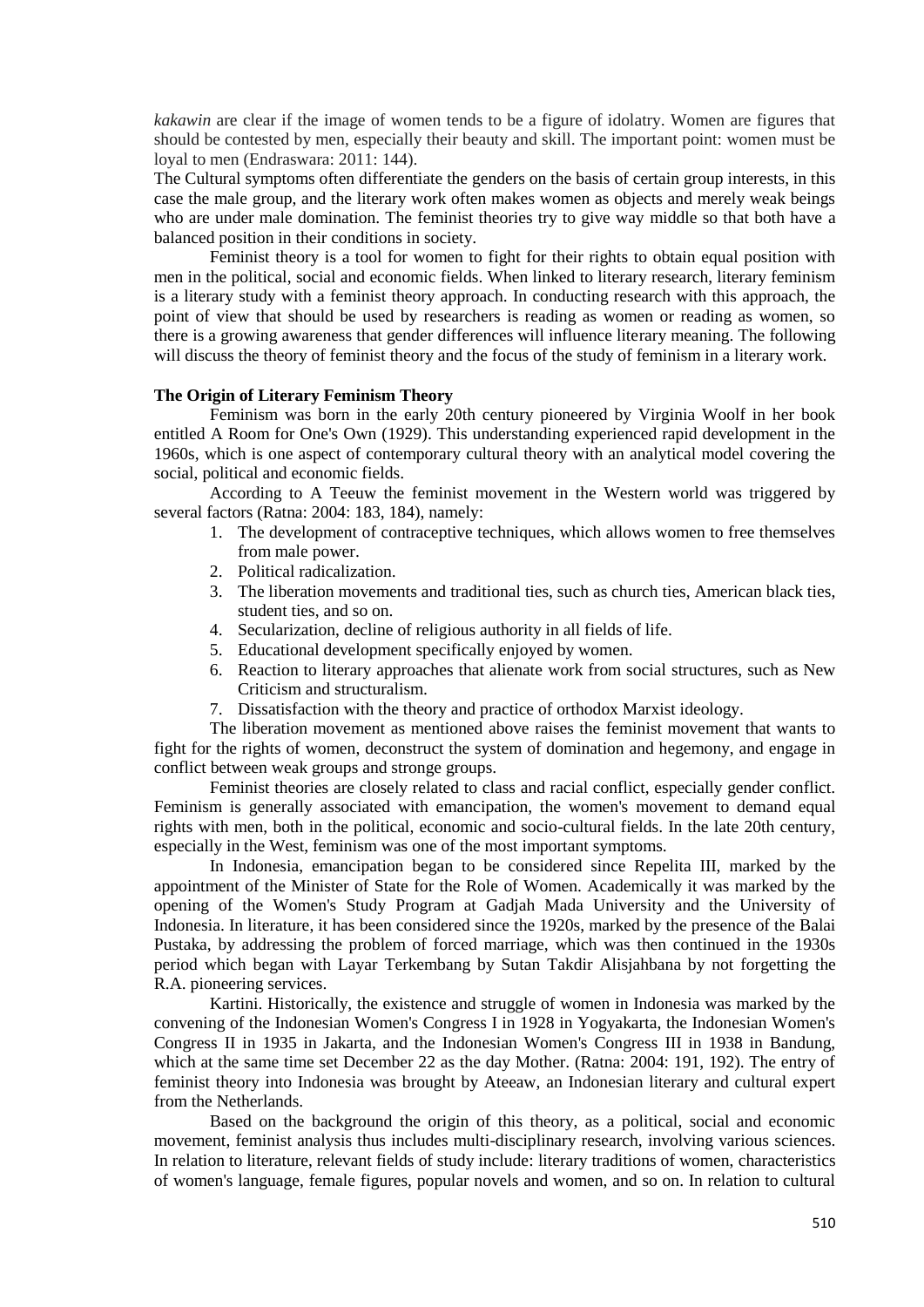studies, women's problems are more related to gender equality (emancipation) and the deconstruction of a literary assessment system that is usually only seen from a male perspective.

# **Feminist figures**

As explained above, feminism arises because of demands for equal rights between men and women. Feminism is not just born, there are some figures behind the emergence of feminism theory. So, the following will be discussed by several important feminist figures, such as: Luce Irigaray, Julia Kristeva, Helene Cixous and Dona Haraway.

1. Luce Irigaray

Luce Irigaray, was born in Belgium on May 3, 1930, is one of the famous feminist figures by arguing by rejecting Freud and Lacan's opinion that women are real creatures, symbolic beings and imaginary creatures for men. Irigaray himself focused his attention on cizophrenia, which was considered a personal language or dialect focused on symbolic order.

In order to reject Freud's argument and reject male domination, Irigaray also focused her attention on the role of language, especially women's language. According to him because men have a language house, women also have to build their own language house, a house that frees them from male prison, a house that will be used as a place to carry out a total improvement of fate. So that later women do not speak like women but speak as women (Sarup in Ratna, 2004: 198).

Irigaray also stated that to match the male phallus, women must speak through language. And to shape her own image, women must be able to appear for themselves, in a way that is different from what men do.

2. Julia Kristeva

This Bulgarian woman born on June 24, 1941 gave rise to feminism through the display of text as a production material which was a deconstruction of western cultural hegemony. One of the most well-known concepts is semanalysis, a method that focuses not only on the function of language as a means of communication, but also on language material, such as: sound, rhythm and graphic features. Kristeva is a linguist like Irigaray who plunged into the world of feminist criticism. And his interest in feminists also departed from Freud and Lacon's theory which considers women to be weak.

Kristeva pays attention to subjectivity and the social historical aspects of the world of tagging (semiotics). Semiotics is called a feminist. According to him the language is not a monolithic system, but a complex, heterogeneous signification process that exists within and between subjects, from homogeneous structures to language as heterogeneous processes.

3. Helene Cixous

Helen Cixous (June 15, 1937) was a feminist novelist, drama writer, and critic. There are two kinds of attention to feminism, namely: binary hegemony problems in Western culture and Practices Feminine writers who dispose of their bodies. Binary opposition directed for example: father / mother, sun / moon, culture / nature, which often occurs in the context of men and women.

To reject male hegemony, according to Cixous it must be done with the practice of feminine writing, the practices carried out in the body with one of the uniqueness are proximity to the voice. Women must write about themselves, write videos and bring women into writing. Because writing is considered a special space for self-exploration.

Cixous further discussed the relationship between women's texts and mothers as the origin of the sounds heard in all women's texts. The femininity in writing is a voice, writing and voice cannot be separated, the whole talk of women is the voice of women. Physically, women materialize what they think, they interpret it in the body. Women, with other words and writings in their voices, and their writings are the freedom of their identity as acts of words.

# 4. Donna Haraway

Donna Haraway has a different perspective on feminism. One aspect raised was her enthusiasm in supporting and utilizing modern technology, namely cyborg. although it has a negative impact, but in order to achieve gender redefinition, as a characteristic that is replaced by women, cyborg is considered as one way to fight for gender equality. Cyborg can be used to break through the biological nature and determinism of human history that has been launched throughout the centuries by the male world.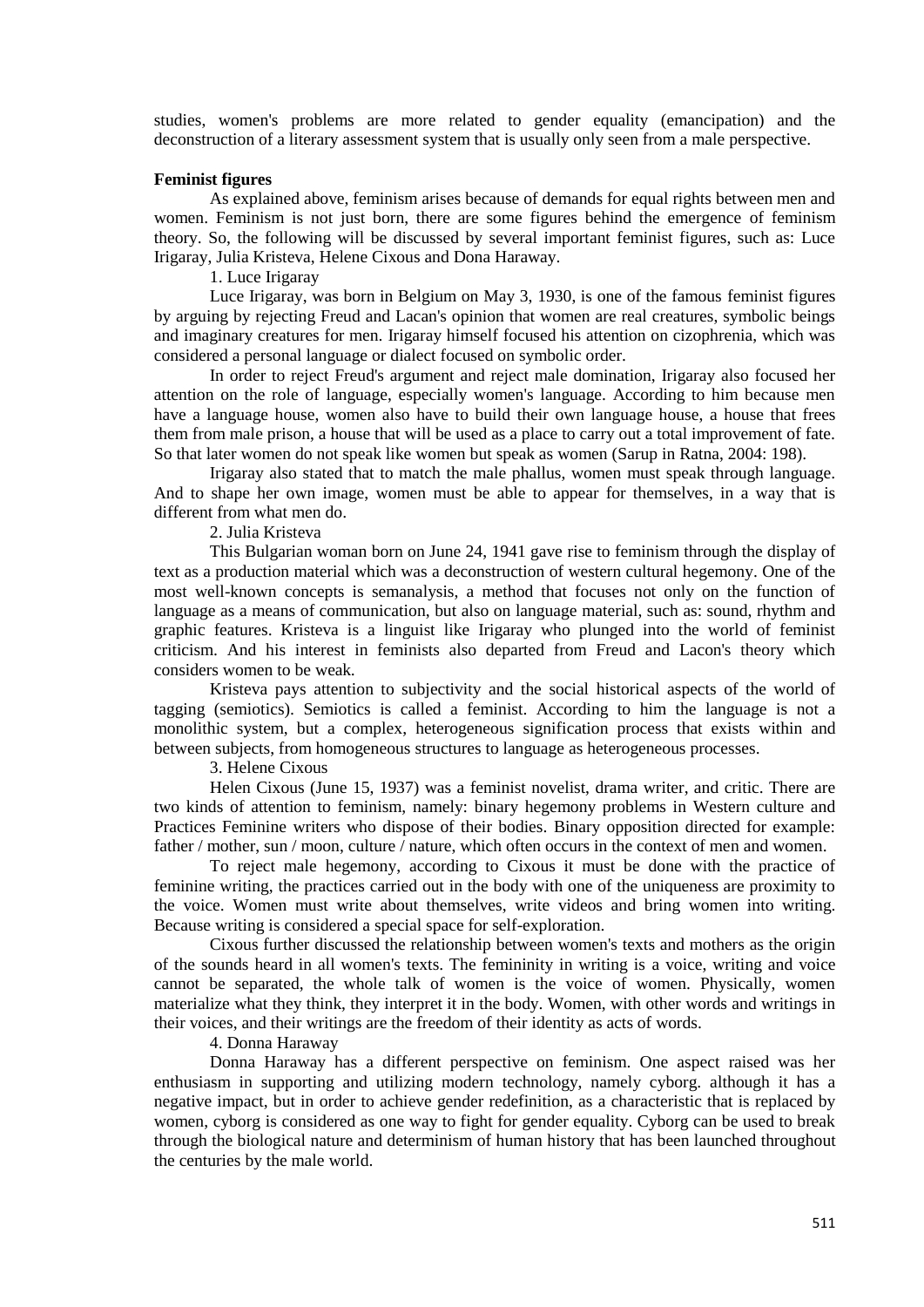Feminism Literary in Indonesia was first by A. Teew who was an Indonesian literary and cultural expert from the Netherlands.

# **Feminism Studies**

In literature, feminism is related to the concept of feminist literary criticism, namely literary studies that direct the focus of analysis on women. Feminist literary criticism does not mean female critics, or criticism of women, or criticism of female authors. The simple meanings contained are critics who view literature with special awareness; awareness that there are sexes that are related to culture, literature and life.

Reading as a woman means reading with the awareness of uncovering the prejudices and ideologies of the power of androcentric or patriarchal men, who until now still master writing and literary reading. Sex differences in the poets, readers, elements of work and external factors that influence the situation of literary communication systems.

Endraswara (2003: 146) revealed that in analyzing literary works in a focused study of feminism are: a. position and role of female figures in literature, b. lags of women in all aspects of life, including education and community activities, c. pay attention to the literary factor, how does the reader respond to women's emancipation in literature.

Kolodny in Djajanegara (2000: 20-30) describes several objectives of feminist literary criticism, namely: a. with feminist literary criticism are able to reinterpret and reassess all literary works produced in the past century; b. help us understand, interpret, and assess the stories of women writers.

Kuiper (Sugihastuti and Suharto, 2002: 68) also reveals the objectives of literary feminist research as follows: 1. To criticize canon literary works and to highlight things that are standard based on patriarchy; 2. To display underestimated texts made by women; 3. To establish gynocritic, which is the study of texts centered on women, and to strengthen women's canons; 4. To explore the cultural construction of gender and identity.

The important target in the analysis of literary feminism as far as possible relates to the following:

- 1. Revealing the works of past and present female writers to make it clear that women are depressed by tradition. The dominance of the particular culture must be clearly revealed in the analysis.
- 2. Revealing pressure on female characters in literary works written by male authors.
- 3. Reveal the ideology of female and male authors, how they view themselves in real life.
- 4. Reviewing the aspects of ginokritik, namely understanding how the feminist creative process. Whether female writers will have a specificity in style and expression or not.
- 5. Revealing aspects of feminist psychoanalysis, which is why women, both characters and authors prefer things that are smooth, emotional, loving and so on.

Meanwhile, Selden (Pradopo in Endaswara, 2011: 147) classifies the focus of literary feminism studies into five:

- 1. Biology, which often places women inferior, gentle, weak and low.
- 2. Experience, often women are seen as having only limited experience, problems with menstruation, childbirth, breastfeeding and so on.
- 3. Women have lower mastery of language, while men have "strong demands". As a result of all this, it will lead to negative stereotypes in women, women just winking.
- 4. Unconscious process, feminist writers have tacitly undermined male authority. Women's sexuality is revolutionary, subversive, diverse and open. However, this is still less realized by men.
- 5. Feminist authors usually often present different social and economic demands from men.

From these various focuses, feminist-oriented literary researchers can focus on just a few choices to be more profound.

## **Analysis Theory of Feminism**

Feminism as a women's movement to gain autonomy or freedom of self-determination. Feminism fights for two things that women do not have in general, namely their equality with men and generally, namely their equal rank with men and autonomy to determine what is good for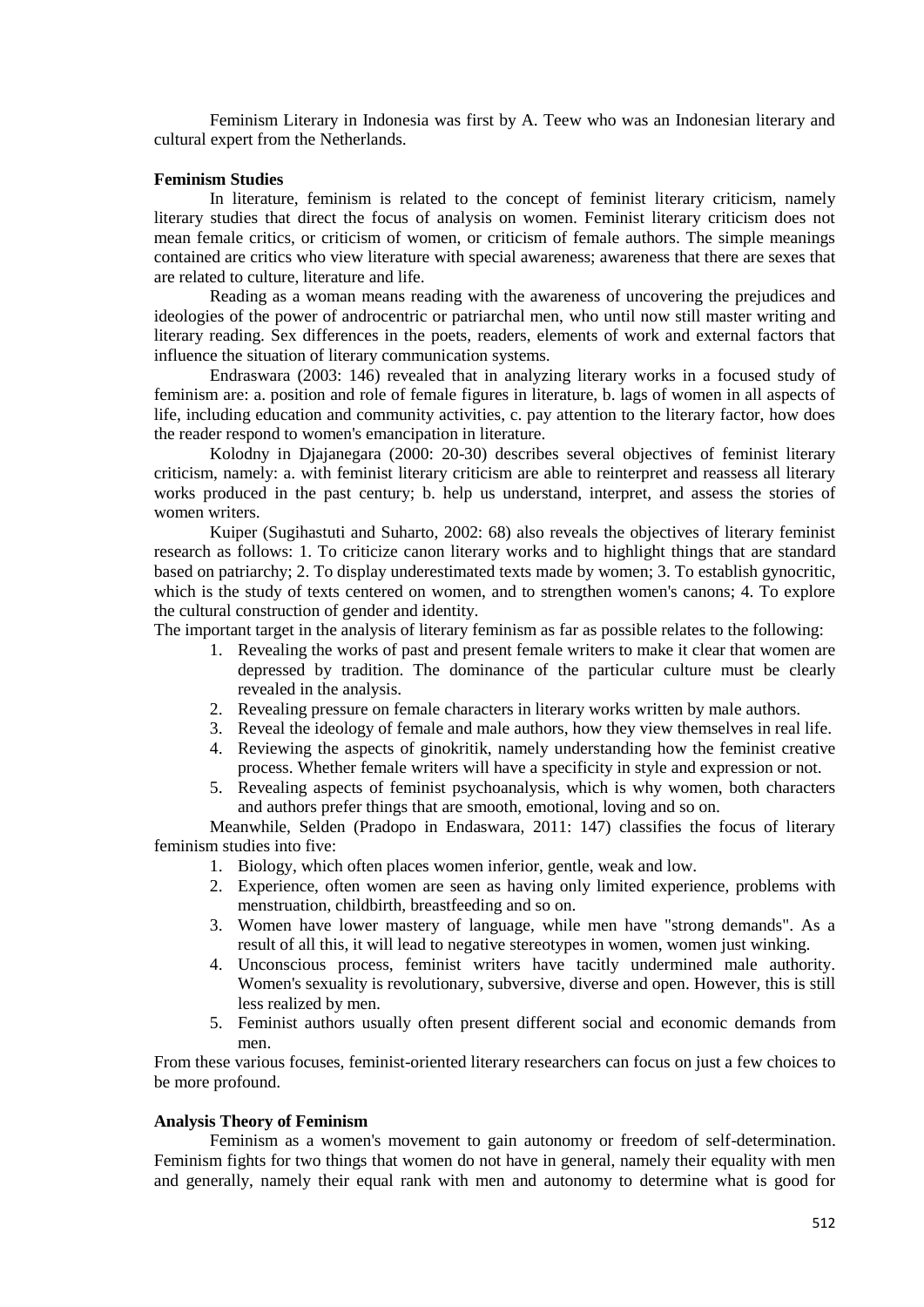themselves. (Yasa, 2012: 37). Analysis in the study of feminism should be able to reveal aspects of women's oppression of men. Feminist issues are always associated with the issue of equality and gender equality. However, it raises by feminists issues. In contemporary theory, attention is no longer focused on women's lives, but rather extends to gender analysis. How does gender influence in human social life. If we are able to see closely, international politics and international relations are only held by most men. Women are not much involved in making decisions and forming international political patterns. The following are the basic assumptions put forward by Feminists:

- 1. Feminists do not consider human nature to be unchanging.
- 2. From a feminist perspective, we cannot make a clear difference between 'facts' and 'values'.
- 3. There is a close relationship between knowledge and power and between our 'theories' about the world and our habits, how we engage with the physical and social environment around us.
- 4. The postmodern feminists themselves (postmodernists reject the claim of universality), feminists have a common commitment to the social progress and freedom or emancipation of women.

Nowadays, the national defense association or defense of national interests is always attached to the role of men. Meanwhile, only giving domestic roles such as being a 'giver of security' like a good mother, loyal wife, teacher, nurse, and social worker. Thus, a very strong and entrenched understanding emerged that international politics was identified with masculinity such as strength, strength, autonomy, freedom, and rationality.

Male domination of women has influenced literary conditions, including: (1) Literary values and conventions are often vital for men, bordering women are always in a position to struggle constantly towards gender equality, (2) male writers Men are also biased, including women are fantastic objects that are interesting. Women always use objects at a glance by men. Works that are always siding, namely women who provide people who are useful for venting lust alone, (3) women are figures who become literary flowers, or so-called men, rape, and the like that seem to cornen women in weak position (helpless).

In other words, there are indeed different visions of male and female writers. Both camps often have resistance to each other with no end to the base. That is why, the analysis of feminism should assess Barret (Pradopo, 1991: 142), namely: (1) researchers want to use separate material that is worked on by male and female writers, (2) frequent ideologies influence the work of the author. The ideology and beliefs of men and women are of course in principle, (3) ways that are far from texts that can be used to describe their cultural conditions. Gender differences often affect the customs and culture that are revealed. The traditions of men and women naturally have differences that must be learned in gender analysis.

In detail, according to Sholwater (1988) there are three phases of the tradition of literary writing by women, namely:

- 1. Women writers, such as George Eliot, often imitate and live the aesthetic standards of dominant men who want women to remain in a respectable position. The main background of their work is the household and community environment.
- 2. Women writers who have been radical. At this time women have the right to choose which method is appropriate for expression. Likewise the themes are also increasingly complex.
- 3. The results of women's writings in addition to following the previous pattern, are also increasingly self-aware. Women have realized that they are not "angels of the house" but that there must be emancipation.

Sholwater also emphasized that in the analysis of literary feminism it is necessary to explore further about: (1) the essential differences between the language of male and female writers, the differences will be influenced by the different cultural contexts. Do women use more aesthetic language that is full of sense, full of mystical power, old-fashioned, and so on. On the contrary, maybe men are more open in highlighting negative things, (2) how far the cultural influence that attaches to women and men in a sense of creation. Do men tend want to maintain a culture that hegemony women, and on the contrary women are just being resigned, is a very significant picture in the analysis of feminism. There are several misconceptions in understanding Feminism Theory, namely: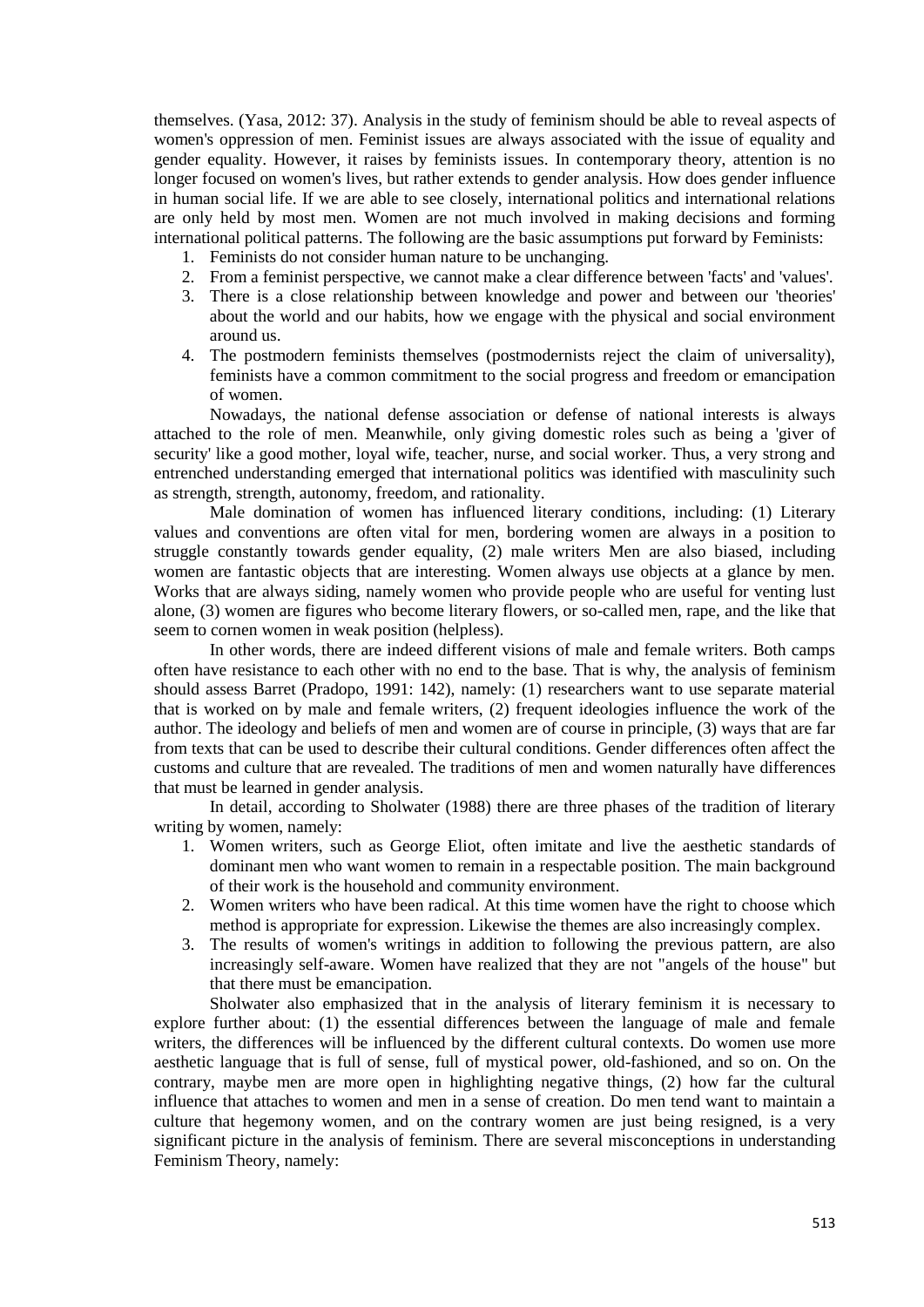- 1. Men cannot become feminists, they can only be sympathizers or supporters. Gender is the same as gender. Gender refers to the biological anatomy between women and men. Whereas gender explains the social interests or understanding referred to in those differences.
- 2. Gender studies in HI are about women. The position and status of women cannot be understood without referring to general ideas about gender and how gender relations have been arranged in society in particular, meaning that gender patterns have taken root in society and that is the measuring point where women's position in HI studies.
- 3. Studies on gender and HI are only important for women. In fact, in analyzing gender issues, we still have to look at the side of masculinity that is found in men to see how women should be.
- 4. Feminism is a worldview or paradigm like the others.
- 5. All feminists are lesbians, except male haters. Feminism is more about understanding and resistance to certain aspects of power and inequality than narrow-minded denunciation.

Feminists fight for how women are not made subordinate to the behavior of international relations and social society. But more to how women are involved and made the main focus. Feminists believe that if policy makers do not merely make women only live in domestic coverage. However, there are those who miss this theory. Feminists only concentrate on gender relations, more precisely on women. Women use ideas about gender to legitimize unequal status aimed at women. Feminists also universalize women. That is, feminists forget other aspects such as culture, race, class, and so on. Whereas all of these aspects are closely related to social and international dynamics. Meanwhile, there are still many women who do not have the same interests or ideas as what feminist activists say.

For literary works from the feminist aspect, researchers need to read the text as a woman (Reading a woman) in the term Culler. Reading as a woman will be more democratic and not take sides with men or women. From here, researchers will find the term diegesis and mimesis in literary texts. Diegesis is any event that is reported or narrated. The mimesis is the things that are done and performed. Both diegesis and mimesis are text sequences that can be understood by the reader.

According to Yoder (Sugihastuti, 2002: 139) feminism is likened to a quilt built and shaped from pieces of soft cloth. This understanding of feminism is indeed a matter of politics, meaning a politics that directly changes the relationship of life forces between women and men in literary communication systems.

So in literature, feminism is related to the concept of feminist literary crystals, namely literary studies that direct the focus of analysis on women. If all this time it is considered by it that which represents the reader and creator in western literature is male, then the feminist criticism shows that the female reader brings perceptions and hopes into his literary experience.

#### **Criticism of Feminism Literature**

Literary criticism does not mean criticism of women or female critics. Feminism literary criticism is a criticism of literary work, which critics view literature with a special awareness that there are sexes that are much related to literary culture and life. It is this sex that makes the difference between all that also makes a difference to the author, reader, character, and external factors that influence the coral-fabricating situation. Literary criticism of feminism is a strong reason to unite the position that a woman can read as a woman, compose as a woman, and interpret literary work as a woman.

Even though women have experience, race and culture uniformity. But they have different views on feminist ideology. It could be a certain group of people, have the same race but have different perspectives on women, therefore, feminists raise awareness of ideology and racist practices that harm certain minorities. Feminist research cannot be done in one theory, because a feminist study must look at different perspectives and present a broad collection of methods and methodologies. In feminist research, the purpose of the study is not a particular group of people, but as a whole.

Gilbert in Yasa looked at women based on Freud's psychoanalysis that there was a revision or improvement that had to be made aware of by women, namely a complete change in all ideas